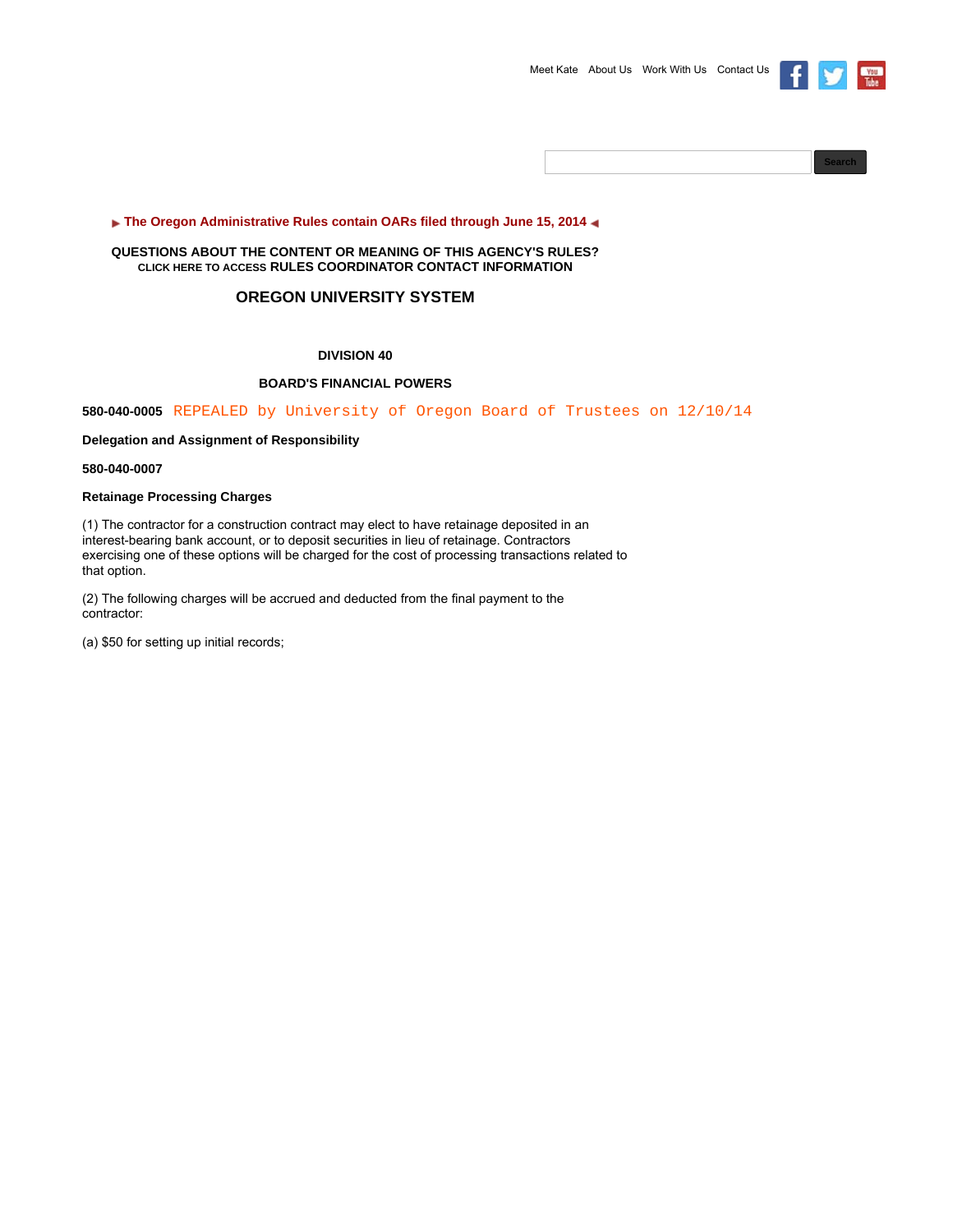(b) \$15 for each subsequent transaction regarding the retainage funds or securities. These transactions include but are not limited to: depositing and withdrawing funds and reconciling the bank statement each month; receiving securities or safekeeping receipts for securities; preparing letters or statements to the institution, contractor or financial institution; and releasing funds or securities to the contractor.

Stat. Auth.: ORS 279 & 351.070 Stats. Implemented: ORS 351.070 Hist.: HEB 6-1985, f. & cert. ef. 10-28-85; HEB 1-1993, f. & cert. ef. 2-5-93; HEB 5-1996, f. & cert. ef. 12-18-96

#### **580-040-0010**

#### **Institutional Authority to Establish Fees and Charges**

(1) The Board of Higher Education delegates to each president the authority and responsibility to establish as necessary, but ordinarily not more often than annually, fees for certain services and materials provided or coordinated by the institution. The fees are supplemental to required instruction fee, building fee, health service fee, incidental fee and other charges determined and established by the Board. The additional services and materials for which fees and charges may be established include student family, cooperative and miscellaneous housing; instructionrelated services; motor vehicle and bicycle parking; hospital, medical, surgical, oral health and clinic services; short courses and workshops; fines for violation of campus regulations; special music, counseling and testing services; and off-campus facilities and services arranged by the institution.

(2) For services and materials other than student family, cooperative and miscellaneous housing, the fees and charges shall be established at levels that assure recovery of the cost of providing the services and materials, including that portion of the operating costs required by legislative action on the Department budget, and in accordance with criteria stated in the Administrative Rules.

(3) The rates for student family, cooperative and miscellaneous housing shall be the amount necessary to meet, for that type of housing, the operating costs, required assessments, debt service, and the requirements of the Board's building repair reserve and equipment replacement reserve policies. For each type of housing, the rates charged for individual units may reflect differences in the age, quality, location, level of service provided and other factors affecting the relative economic value of the unit.

(4) Residents of each of the three types of housing shall contribute, by means of applicable rental rates, toward the total debt service of that type of housing.

(5) Provision for debt service related to each of the three types of housing is the responsibility of the institution at which the housing is located.

(6) For housing units scheduled for demolition, the institution shall provide a means for timely accumulation of reserves or for the acquisition of other funds sufficient to cover the costs of razing and removal. For this purpose, each of the three types of housing shall be provided for separately.

(7) Fees and charges and amendments thereto that the president has Board-delegated authority to establish shall be adopted only after approval by the president in the manner required by the Administrative Procedure Act (ORS Chapter 183) or ORS 351.072. Copies of all fee schedules, charges, and amendments shall be presented to the Vice Chancellor for Finance and Administration for filing in the Chancellor's Office.

Stat. Auth.: ORS 351.070 Stats. Implemented: ORS 351.070 Hist.: HEB 1-1978, f. & cert. ef. 5-16-78; HEB 3-1978, f. & cert. ef. 6-5-78; HEB 6-1986, f. & cert. ef. 1-23-86; HEB 1-1993, f. & cert. ef. 2-5-93; HEB 5-1996, f. & cert. ef. 12-18-96

## **580-040-0012** REPEALED by University of Oregon Board of Trustees on 12/10/14

#### **Delegation of Authority for Census Functions**

**580-040-0025**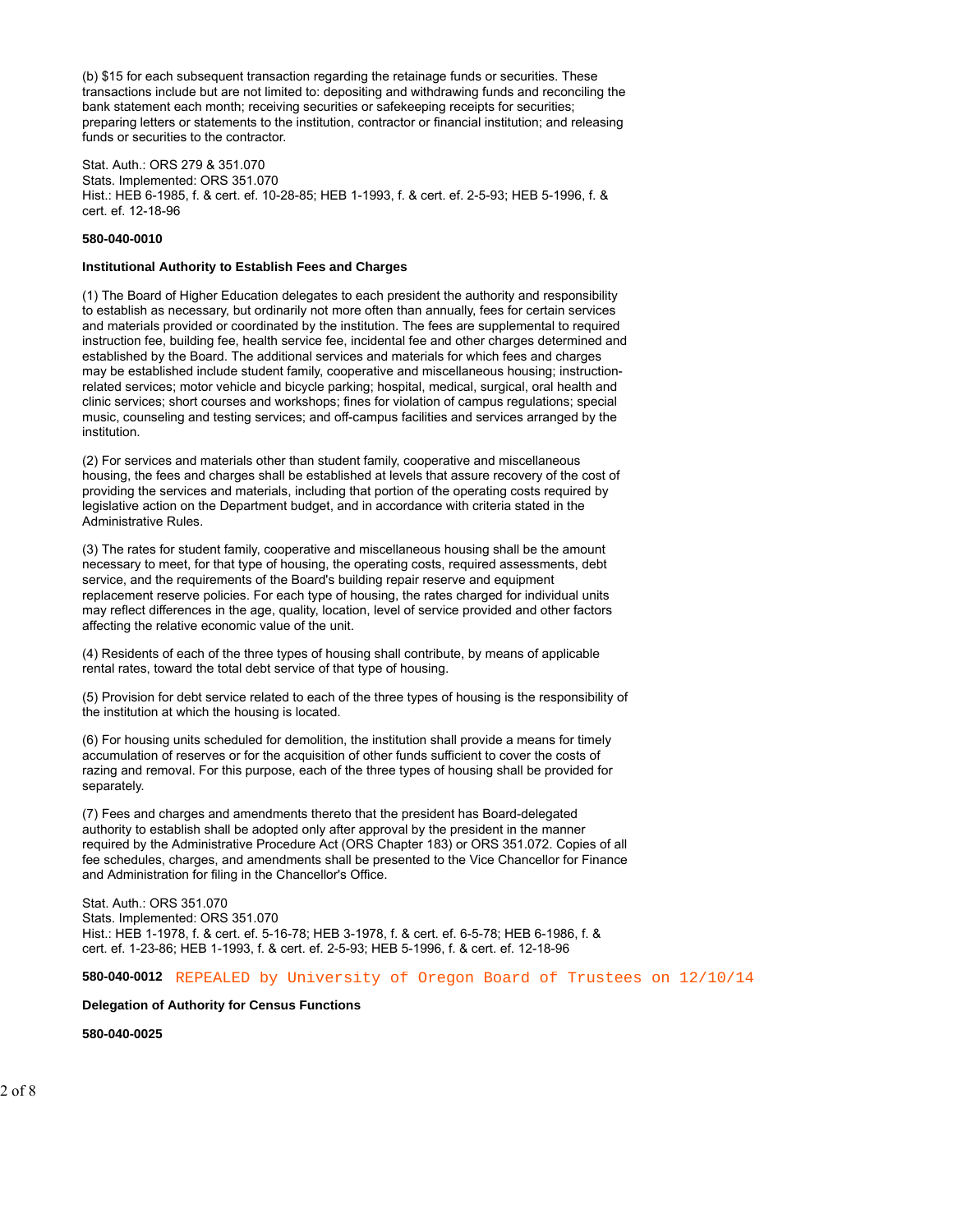# **Traffic Regulations, Parking Fees, and Enforcement Fines**

(1) The Board delegates to institution presidents the authority and responsibility to enact such rules and fines as are deemed necessary and desirable to provide for policing, controlling, regulating and enforcing traffic and parking of motor vehicles and bicycles on property owned by or under the control of the Board. The Board also delegates to institution presidents the authority granted in ORS 352.360(5) to appoint peace officers for the purpose of enforcing institution rules governing traffic and parking.

(2) Parking fees shall be charged at any institution where Article XI-F(1) bond proceeds have been used to finance the cost of acquiring parking sites or to make improvements thereto. Parking fees shall also be charged even though borrowed funds were not obtained if the operating and maintenance cost is \$6 or more per parking space per year.

(3) When fees are to be assessed to users of automotive parking facilities, the rate of charge and income to be produced shall be in such an amount that, with interest income, will provide sufficient funds to cover all operating and maintenance costs and also meet bond debt service and reserve requirements where applicable.

(4) Institutional accounts are not to be charged for parking space furnished to employees for personally owned automobiles. A charge may be made against a department, however, where parking space is furnished to a person with a privately owned vehicle who is rendering service for the benefit of the department with no compensation.

(5) Institutions shall adopt rules concerning the operation and parking of bicycles on property owned by or under the control of the Board. The rules shall clearly state where bicycle parking will be permitted and where it will not be allowed. Penalties for violations may be proposed.

(6) All traffic and parking rules approved by the president must be filed with the Vice Chancellor for Finance and Administration no later than September 1 of each year.

(7) Rules must remain in effect for at least one full calendar year following adoption unless prior approval is obtained from the Vice Chancellor for Finance and Administration.

Stat. Auth.: ORS 351.070 Stats. Implemented: ORS 351.070 Hist.: HEB 3-1978, f. & cert. ef. 6-5-78; HEB 6-1986, f. & cert. ef. 1-23-86; HEB 9-1988, f. & cert. ef. 9-23-88; HEB 10-1990, f. & cert. ef. 7-26-90; HEB 1-1993, f. & cert. ef. 2-5-93; HEB 5-1996, f. & cert. ef. 12-18-96

## **580-040-0030**

## **Vehicle Safety Rule**

(1) The Board of Higher Education, concerned about travel safety, adopts these rules to require institution action to promote safe travel.

(2) For purposes of this rule:

(a) "Vehicle" means cars, vans, trucks, and buses;

(b) "State-Owned Vehicle" means a vehicle owned by or registered in the name of the State of Oregon, the Board, or any institution;

(c) "Hired Vehicle" means a vehicle that is leased, hired, or rented by the state, the Board, or any institution. This definition excludes borrowed vehicles;

(d) "Borrowed Vehicle" means a vehicle that is not a "state-owned vehicle" or a "hired vehicle" but that is used on state business. "Borrowed Vehicle" includes vehicles owned by employees, students and others participating in institution activities and used on state business;

(e) "State Business" means any activity for which all or part of the expenses may be reimbursed by any unit, department, or program of the Department of Higher Education.

(f) "Officially Sanctioned Program" means any program undertaken to further the instructional, research, or service missions of the institution or designed to promote the cultural and physical development of students. Such programs include but are not limited to:

(A) Academic department programs;

(B) Cocurricular programs;

(C) Intramural, recreational sports, club sports and intercollegiate athletic programs;

(D) Any student programs or activities identified by the institution president or designee. Examples of such activities include, but are not limited to, student government, student housing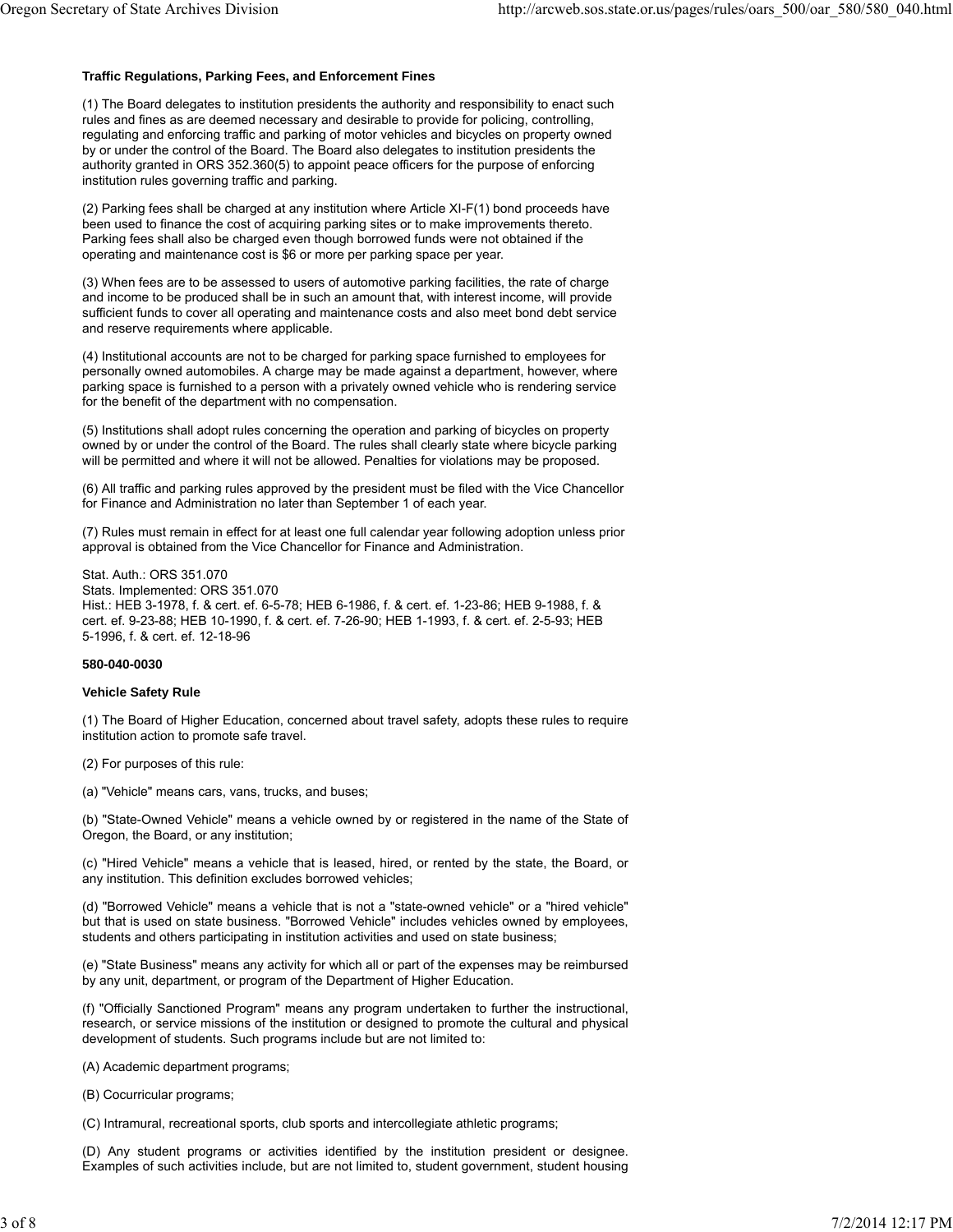activities and activities sponsored by student organizations that are consistent with the institution's mission.

(g) "Major traffic offense" includes reckless driving, driving under the influence of intoxicants, failing to perform the duties of a driver, criminal driving while suspended or revoked, fleeing or attempting to elude a police officer,

(3) No motor vehicle owned, leased or controlled by the state shall be used to transport students to an event or activity not directly related to an officially sanctioned program. Institutions shall develop policies and procedures to implement this rule, including a means to identify officially sanctioned programs.

(4) The Board of Higher Education delegates to the institution presidents the authority and responsibility to establish specific rules governing travel safety, subject to the following general guidelines:

(a) Institution rules shall provide procedures for certifying that persons who operate state-owned or hired vehicles on state business possess a valid driver's license and have not been convicted of a major traffic offense as defined by this rule within three years of the proposed operation;

(b) Institution rules shall require that vehicles (not including buses) used on state business have operable seat belts for all occupants. Institution rules shall also indicate the circumstances under which additional safety equipment such as a flashlight, ice scraper, first aid kit, emergency instructions, tire chains, etc., will be required;

(c) Institution rules shall indicate the circumstances under which relief drivers and the filing of itineraries will be required;

(d) Institution rules shall apply to state-owned vehicles and to hired vehicles. Institution rules also may apply to borrowed vehicles at the discretion of the institution, giving consideration to enforceability, the nature of the travel and other relevant factors.

(5) Each institution shall file a report with the Office of Finance and Administration by August 31 of each year commenting on the adequacy of the travel safety rules and summarizing the vehicle accidents and injuries that have occurred during travel on state business in the preceding 12 months.

(6) Institution travel safety rules and amendments thereto will be effective only upon approval of the Vice Chancellor for Finance and Administration or a designee.

# Stat. Auth.: ORS 283.210 & 351.277

Stats. Implemented: ORS 351.070

Hist.: HEB 3-1978, f. & ef. 6-5-78; HEB 9-1984, f. & ef. 8-21-84; HEB 6-1986, f. & ef. 1-23-86; HEB 13-1986, f. & ef. 9-20-86; HEB 10-1990, f. & cert. ef. 7-26-90; HEB 1-1993, f. & cert. ef. 2-5-93; HEB 5-1994, f. & cert. ef. 4-28-94; HEB 5-1996, f. & cert. ef. 12-18-96; OUS 4-2012(Temp), f. & cert. ef. 3-16-12 thru 8-31-12; OUS 14-2012, f. & cert. ef. 8-30-12

## **580-040-0040**

## **Oregon University System Annual Fee Book**

The document entitled "2014–15 Academic Year & 2015 Summer Session Fee Book" dated, June 6, 2014, is hereby amended by reference as a permanent rule. All prior adoptions of Academic Year and Summer Session fee documents are hereby repealed except as to rights and obligations previously acquired or incurred there under. The Chancellor or designated staff is permitted to make revisions as needed and is authorized to make minor adjustments to the final document, if necessary.

[Publications: Publications referenced are available from the agency.] [ED. NOTE: Tables referenced are not included in rule text. Click here for PDF copy of table(s).]

## Stat. Auth.: ORS 351.070

Stats. Implemented: ORS 351.070

Hist.: HEB 4-1978, f. & ef. 6-15-78; HEB 5-1979, f. & ef. 7-20-79; HEB 11-1979, f. & ef. 8-22-79; HEB 1-1980, f. & ef. 4-18-80; HEB 7-1980, f. & ef. 6-18-80; HEB 11-1980, f. & ef. 8-20-80; HEB 4-1981(Temp), f. 6-30-81, ef. 7-1-81; HEB 5-1981, f. & ef. 8-18-81; HEB 15-1981(Temp), f. & ef. 12-18-81; HEB 5-1982, f. & ef. 7-14-82; HEB 4-1983, f. & ef. 7-29-83; HEB 4-1984, f. & ef. 6-20-84; HEB 5-1985, f. & ef. 8-12-85; HEB 12-1986, f. & ef. 7-30-86; HEB 6-1987, f. & ef. 8-4-87; HEB 8-1988, f.& cert. ef. 8-5-88; HEB 10-1988, f. & cert. ef. 11-16-88; HEB 3-1989, f. & cert. ef. 11-27-89; HEB 6-1989, f. & cert. ef. 7-28-89; HEB 7-1990, f. & cert. ef. 6-4-90; HEB 8-1990(Temp), f. & cert. ef. 7-26-90; HEB 12-1990, f. & cert. ef. 10-3-90; HEB 5-1991, f. & cert. ef. 8-15-91; HEB 8-1992, f. & cert. ef. 7-31-92; HEB 2-1993, f. & cert. ef. 2-5-93; HEB 5-1993, f. & cert. ef. 8-11-93; HEB 7-1994, f. & cert. ef. 8-4-94; HEB 3-1995, f. & cert. ef. 8-1-95; HEB 3-1996, f. & cert. ef. 8-8-96; HEB 5-1996, f. & cert. ef. 12-18-96; HEB 3-1997, f. & cert. ef.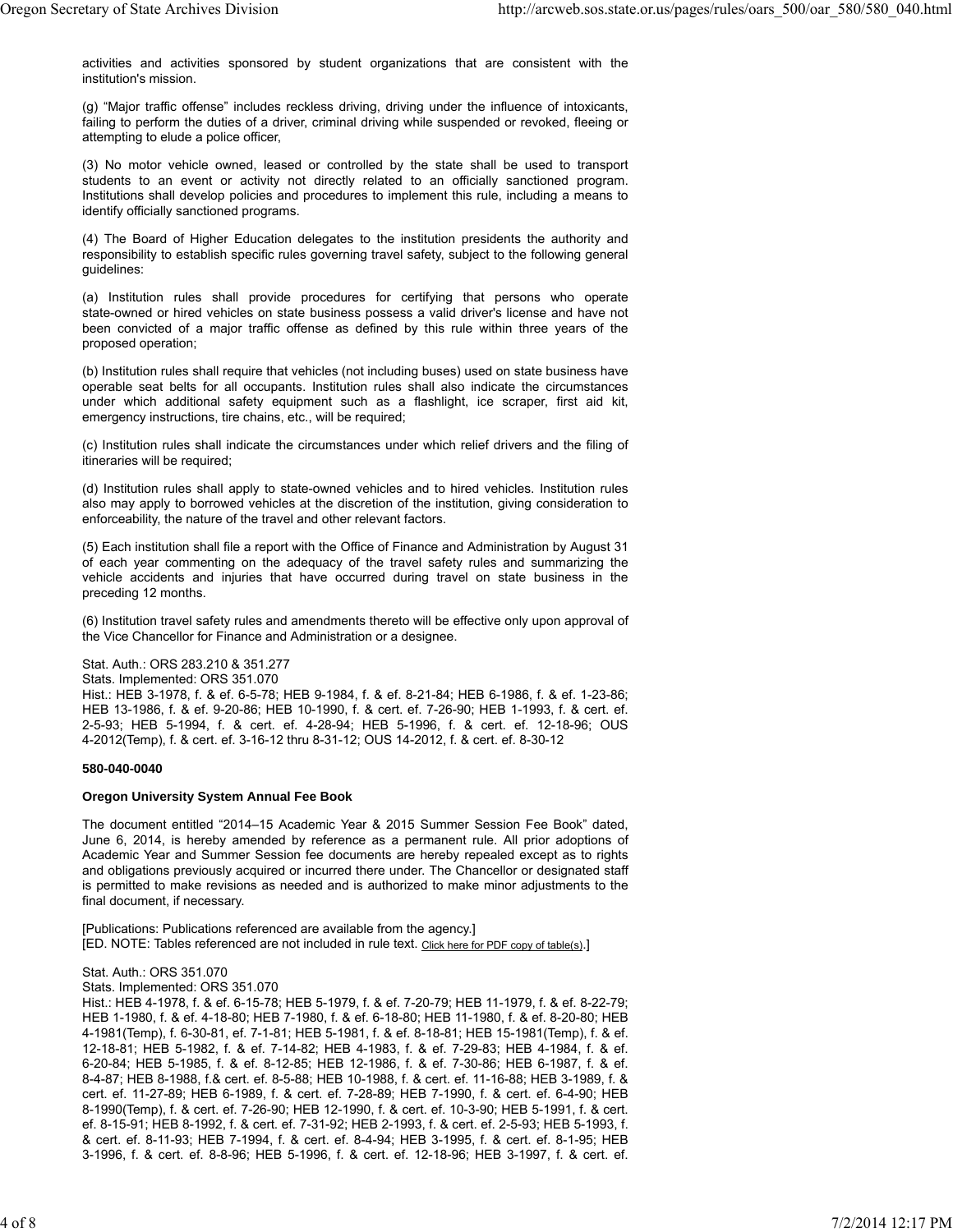7-24-97; OSSHE 4-1998, f. & cert. ef. 7-22-98; OSSHE 5-1998(Temp), f. & cert. ef. 8-21-98 thru 1-31-99; OSSHE 9-1998, f. & cert. ef. 12-23-98; OSSHE 3-1999(Temp), f. & cert. ef. 7-22-99 thru 1-14-00; OSSHE 4-1999, f. & cert. ef. 9-16-99; OSSHE 3-2000, f. & cert. ef. 7-26-00; OSSHE 4-2001, f. & cert. ef. 7-27-01; OSSHE 8-2002, f. & cert. ef. 8-14-02; OSSHE 2-2003, f. & cert. ef. 8-4-03; OSSHE 6-2004, f. & cert. ef. 6-15-04; OSSHE 2-2006, f. & cert. ef. 6-8-06; OSSHE 3-2007, f. & cert. ef. 6-21-07; OSSHE 6-2008(Temp), f. & cert. ef. 3-20-08 thru 9-1-08; OSSHE 8-2008, f. & cert. ef. 6-17-08; OSSHE 2-2009(Temp), f. & cert. ef. 2-20-09 thru 6-30-09; OSSHE 4-2009(Temp), f. & cert. ef. 3-13-09 thru 6-30-09; Administrative correction 7-21-09; OSSHE 5-2009(Temp), f. & cert. ef. 7-20-09 thru 1-8-10; OSSHE 6-2009(Temp), f. & cert. ef. 10-1-09 thru 1-8-10; Administrative correction 1-25-10; OUS 2-2010, f. & cert. ef. 2-11-10; OUS 3-2010, f. & cert. ef. 6-17-10; OUS 2-2011, f. & cert. ef. 6-23-11; OUS 3-2011, f. & cert. ef. 10-19-11; OUS 8-2012, f. & cert. ef. 6-18-12; OUS 4-2013, f. & cert. ef. 7-24-13; OUS 2-2014, f. & cert. ef. 6-13-14

## **580-040-0041**

#### **Revolving Charge Accounts Policy**

(1) Institutions offering extended payment terms utilizing a revolving charge account method shall adopt rules creating the Revolving Charge Account Plan, and describing the terms and conditions applicable to the Plan.

(2) Transactions covered by the Plan may include (by way of description and not limitation) tuition, fees, housing charges and other obligations primarily involving students; facilities rentals, lease agreements, program user charges and other transactions with nonstudents; and fines and penalties, incurred by anyone.

(3) If adopted, institutional rules shall:

(a) Describe the interest to be charged, as well as service charges, collection and other fees and costs, if any, and penalties that would apply should an account become delinquent;

(b) Provide for an agreement to be signed by the obligor, the form of which shall be approved by the Vice Chancellor for Finance and Administration; the institution shall use its best efforts to have the agreement signed, except for debts arising from fines, penalties and the like; and

(c) Provide that tuition and fees incurred in any given term be paid in full prior to enrollment in any subsequent term.

Stat. Auth.: ORS 351.070 Stats. Implemented: ORS 351.070 Hist.: HEB 9-1990(Temp), f. & cert. ef. 7-26-90; HEB 13-1990, f. & cert. ef. 10-3-90; HEB 7-1992, f. & cert. ef. 4-30-92; HEB 5-1996, f. & cert. ef. 12-18-96

## **Surplus Property Disposal**

#### **580-040-0300**

## **Purpose**

These rules establish, for the Institutions of the Oregon University System (OUS) and the Chancellor's Office, a process for disposal of surplus and scrap property that safeguard's state assets, creates efficiency in surplusing or scrapping, maximizes the value received for property that is surplus to institutional or the System needs, and is attentive to environmental impacts.

Stat. Auth: ORS 351.210 Stats. Implemented: ORS 351.210 Hist.: OSSHE 4-2004, f. & cert. ef. 6-9-04

## **580-040-0301**

## **Definitions**

For purposes of OAR 580-040-0301 through 580-040-0311, unless context requires otherwise:

(1) "Board" means Oregon State Board of Higher Education.

(2) "Chancellor's Office" means the offices that provide direct administrative support to the Chancellor and the Board, and are not part of an OUS institution.

(3) "Employee" means a person who, within the last twelve months, has been paid a wage for full-time, part-time, or temporary work by an institution or the Chancellor's Office.

(4) "Federally Funded Surplus Property" means personal property, vehicles, and titled equipment, purchased with federal grant or other federal funds and that is worn-out, obsolete, or excess to the Chancellor's Office or an institution's needs, or otherwise unsuitable for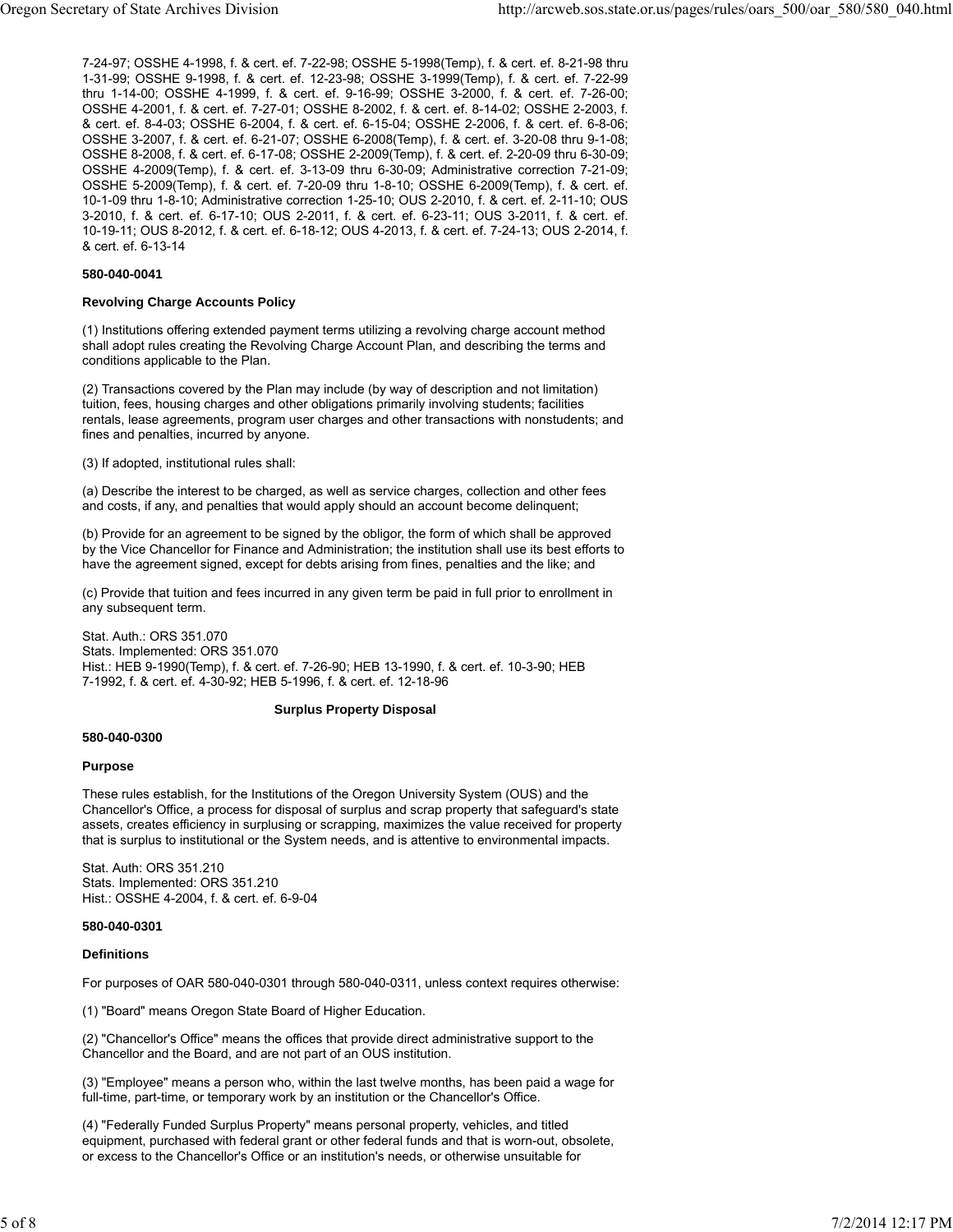intended use, the disposal of which would be to the financial benefit of the institution or Chancellor's Office.

(5) "Institution" means any of the institutions of the Oregon University System.

(6) "President" means the chief executive officer of an Oregon University System campus or designee.

(7) "Scrap" means materials, including lost, mislaid, or abandoned property having no financial value or such low financial value as to make sale not cost effective.

(8) "Surplus Property" means all personal property, including lost, mislaid or abandoned property, vehicles and titled equipment that is worn-out, obsolete or excess to the Chancellor's Office or an institution's needs, or otherwise unsuitable for intended use, the disposal of which would be to the financial benefit of the institution or Chancellor's Office.

Stat. Auth: ORS 351.210 Stats. Implemented: ORS 351.210 Hist.: OSSHE 4-2004, f. & cert. ef. 6-9-04

## **580-040-0302**

## **General**

(1) The Chancellor's Office and Oregon University System institutions may, in accordance with these rules, dispose of any worn out, obsolete, scrap, or otherwise unsuitable surplus property, the disposal of which would be to the benefit of the Chancellor's Office or the institution, except as set forth in subsection (2).

(2) These rules do not apply to any equipment, goods, supplies, material, information technology or other personal property encumbered by a certificate of participation that will be disposed of in accordance with applicable law.

Stat. Auth: ORS 351.210 Stats. Implemented: ORS 351.210 Hist.: OSSHE 4-2004, f. & cert. ef. 6-9-04

## **580-040-0303**

## **Delegations**

These rules apply to the Chancellor's Office. An institution may follow the procedures set out herein or adopt its own rules, which rules will conform to the purposes set out below. Prior to adoption, the OUS Senior Vice Chancellor for Finance and Administration must approve the rules developed by the campuses. In addition, the State Board of Higher Education delegates to each president responsibility for implementing these rules or rules adopted by that institution.Purposes: Rules developed for surplus and scrap property will:

(1) Safeguard state assets;

(2) Create efficiency in surplusing or scrapping;

(3) Maximize the value received for property to the extent consistent with efficiency; and

(4) Attempt to reduce negative environmental impacts.

Stat. Auth: ORS 351.210 Stats. Implemented: ORS 351.210 Hist.: OSSHE 4-2004, f. & cert. ef. 6-9-04

## **580-040-0304**

## **Environmental Standards**

Disposal of surplus property and scrap will be accomplished in accordance with all state, federal, and local regulations regarding environmental health and recycling. If ownership of surplus property or scrap is transferred to another party, the institution, or Chancellor's Office transferring the property must document passing of title. The acquiring party assumes environmental responsibility when title transfers.

Stat. Auth: ORS 351.210 Stats. Implemented: ORS 351.210 Hist.: OSSHE 4-2004, f. & cert. ef. 6-9-04

## **580-040-0305**

**Maintenance of Proper Inventory Records and Justification of Sale or Disposal**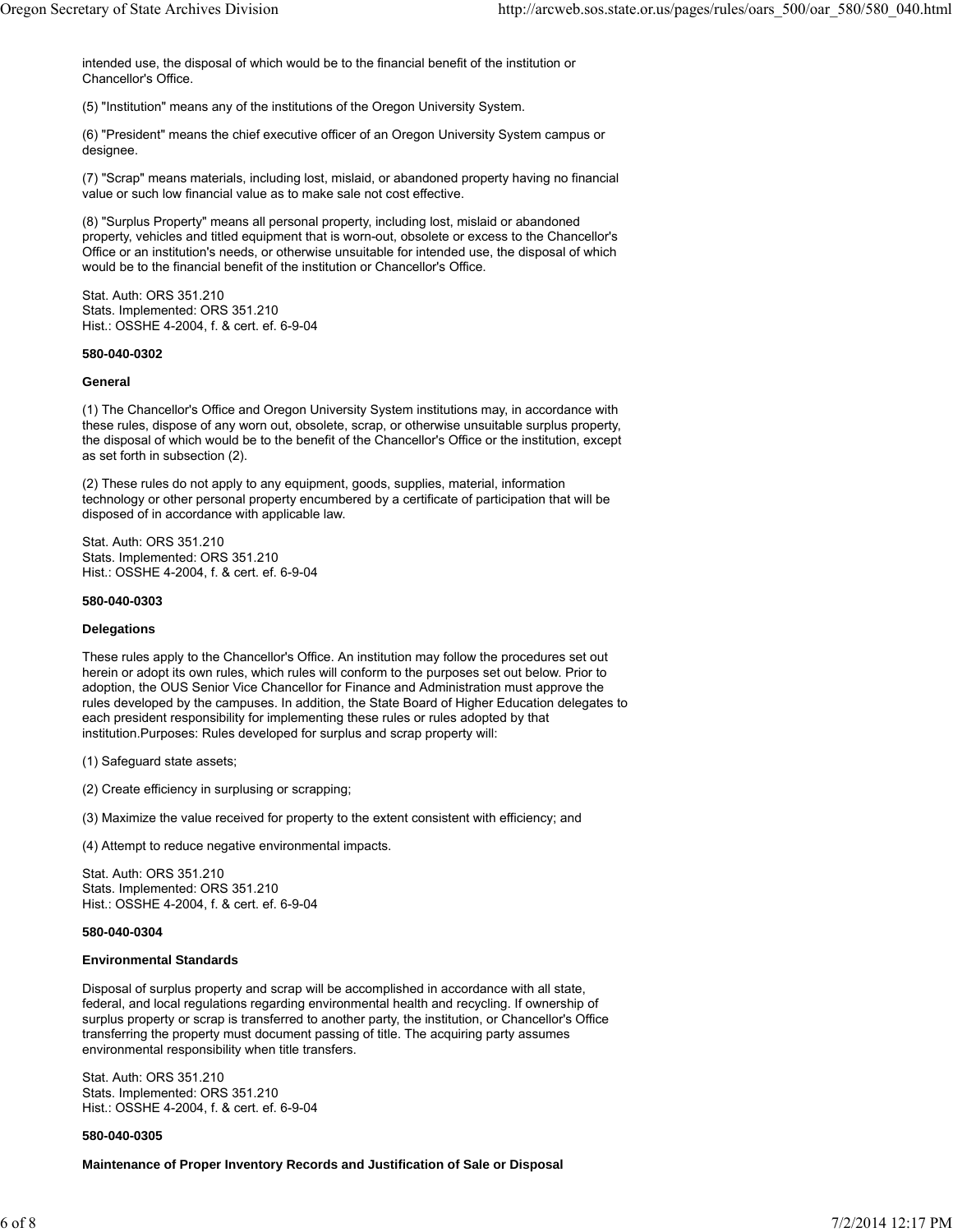(1) The Chancellor's Office and institutions will each set thresholds and standards that identify by value or type, for personal property for which disposal records must be maintained.

(2) Disposal records for assets, whether or not capitalized, will include the following information:

(a) Description of property and, if capitalized, asset number; and

(b) Reason, date, and method of disposal.

Stat. Auth: ORS 351.210 Stats. Implemented: ORS 351.210 Hist.: OSSHE 4-2004, f. & cert. ef. 6-9-04

# **580-040-0306**

#### **Disposition of Federally Funded Surplus Property**

Federally funded property will be disposed of in accordance with applicable federal law or federal grant terms, if any. Otherwise, such property will be disposed of in accordance with these rules, or institution rules adopted hereunder.

Stat. Auth: ORS 351.210 Stats. Implemented: ORS 351.210 Hist.: OSSHE 4-2004, f. & cert. ef. 6-9-04

#### **580-040-0307**

#### **Disposition of Property Acquired by Gift**

Disposition of property acquired by gift will be in accordance with the Internal Revenue Code and any restrictions applicable to the property. Otherwise, the property will be disposed of in accordance with these or institution rules adopted hereunder.

Stat. Auth: ORS 351.210 Stats. Implemented: ORS 351.210 Hist.: OSSHE 4-2004, f. & cert. ef. 6-9-04

#### **580-040-0308**

## **Exchange or Trade-in Option.**

The Chancellor's Office or institution may exchange or trade-in property when such exchange or trade-in is in the best interest of the Chancellor's Office or institution and is otherwise in compliance with applicable rules or policy. Exchange or trade-in will be considered disposal for purposes of these rules. Records will be kept regarding the valuation methodology used in evaluating the relative benefits of trade-in, exchange or sale.

Stat. Auth: ORS 351.210 Stats. Implemented: ORS 351.210 Hist.: OSSHE 4-2004, f. & cert. ef. 6-9-04

## **580-040-0309**

#### **Transfer of Property to a Collaborating Government or Non-Profit Institution**

Transfers of surplus property or scrap may be made to a collaborating government or other non-profit institution when intended for institution purposes and consistent with restrictions on its transfer.

Stat. Auth: ORS 351.210 Stats. Implemented: ORS 351.210 Hist.: OSSHE 4-2004, f. & cert. ef. 6-9-04

## **580-040-0310**

## **Method of Disposal; Eligibility to Acquire**

(1) The Chancellor's Office or institution will use a method of disposal that is cost-effective, taking into account the costs of disposal and the potential for financial return. Disposal methods include, but are not limited to, exchanges, trade-ins, auctions, sealed bid sales, scrapping, fixed price retail sales, donation to other state agencies, Oregon political subdivisions, public non-profits, web-based auctions or sales and, for scrap, transfer for no valuable consideration.

(2) No current or former employee or agent for such will be granted any benefit or opportunity not granted the general public in acquisition of items through the disposal process.